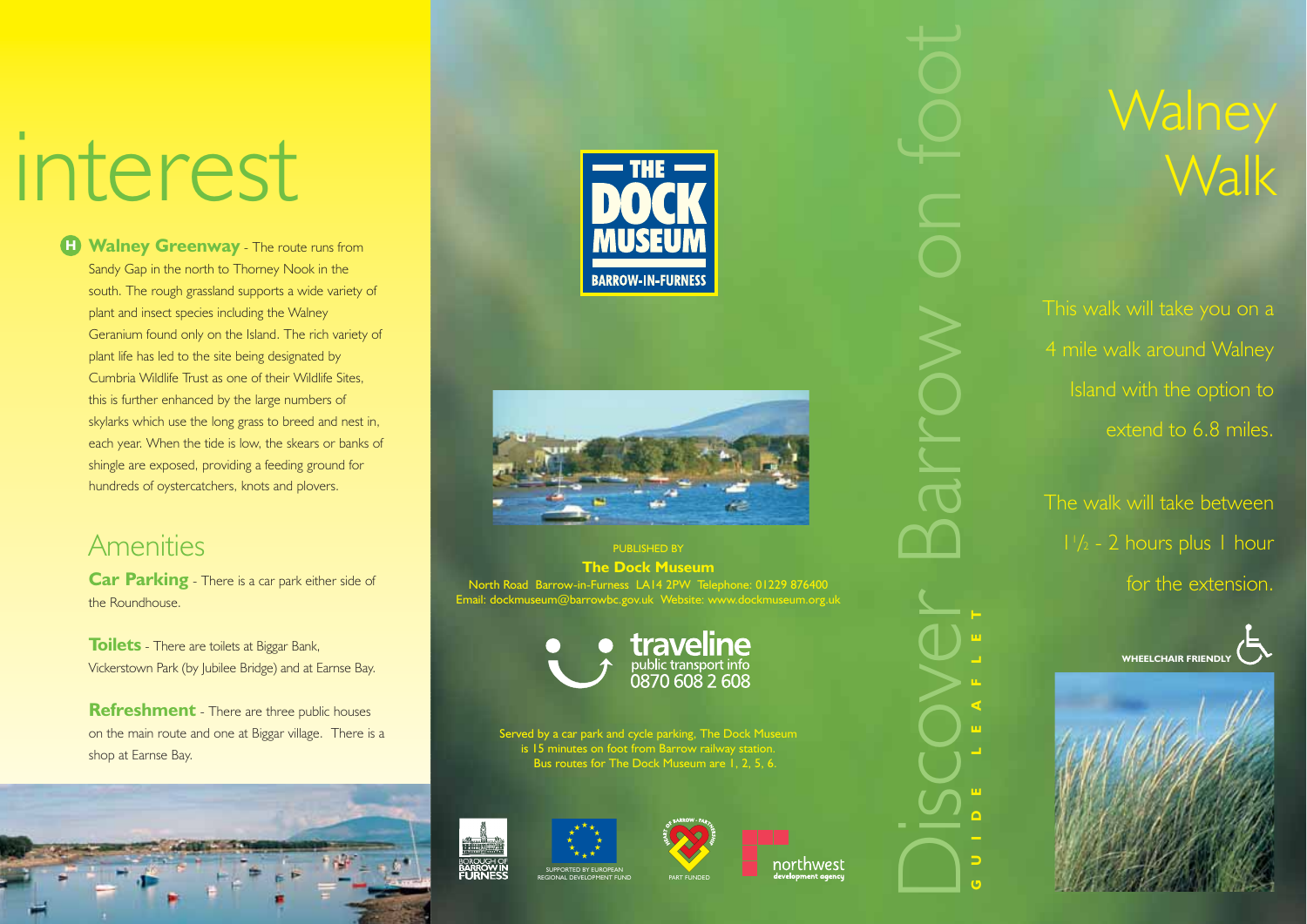## Points of interest

**Vickerstown** – A model estate built in the 1900s **A** by Vickers for their workforce. The estate included shops, churches, a farm, nurseries and a park. You can see the Northern estate, there is also one to the South of the bridge.



- **B Jubilee Bridge** Was opened in 1908. Before then the only way onto Walney was by ferry or stepping stones at low tide.
- **Promenade** The grand houses on the promenade were the elite housing of the North Vickerstown estate. The school was built to serve the estate.

Across the channel are the reduced remains of the slagbank created by the Iron and Steelworks. Barrow was a steel town long before it became better known as a shipyard town.

**North Scale** - Is an ancient village, the name "Scale" **D** being a Norse name. There are some interesting 18th Century buildings at the entrance to the village.

An ambitious tree planting programme will shortly transform the area along Cows Tarn Lane into a park and woodland recreation area.



**Furness Golf Club** - The path from Earnse Bay runs parallel to the links of Furness Golf Club, founded in 1872, largely by Scottish steelworkers.

**Biggar Bank** - From the Roundhouse to Thorney Nook is a natural feature, once used as grazing land by Biggar village. It was eventually bought by Barrow Borough Council and opened as a recreation ground in 1883.



**G** Biggar village - Also has a Norse name, Byggergh, meaning barley field. A stroll around the village emphasises its tight clustering on a small hillock just above sea level.

The hedged bank on the channel side of Carr Lane is a medieval sea defence, first built under the direction of Furness Abbey.